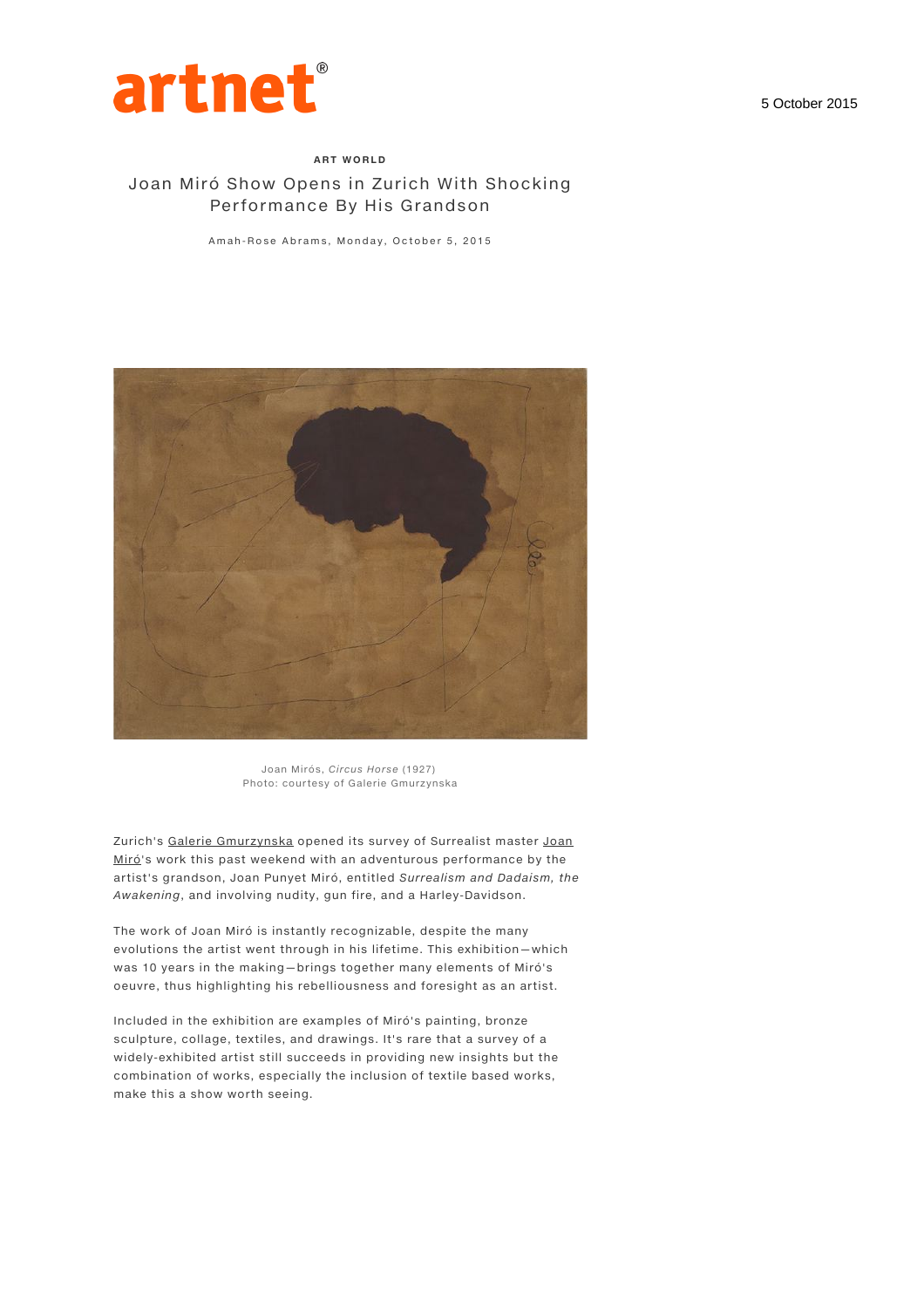

Joan Miró, Untitled (titled Personnage by Matisse) Photo: courtesy of Galerie Gmurzynska

CEO and co-owner of Galerie Gmurzynska—which this year celebrates its 50th anniversary—Mathias Rastorfer, agreed to host the performance after a chat and a handshake with Punyet Miró at Art Basel Hong Kong earlier this year.

Punyet Miró has spent his career writing on and researching his grandfather's work and was inspired to put on the performance after being repeatedly bored by museum exhibitions. He wanted to encourage viewers to remember just how groundbreaking the Modern art movement really was, he told artnet News ahead of the event.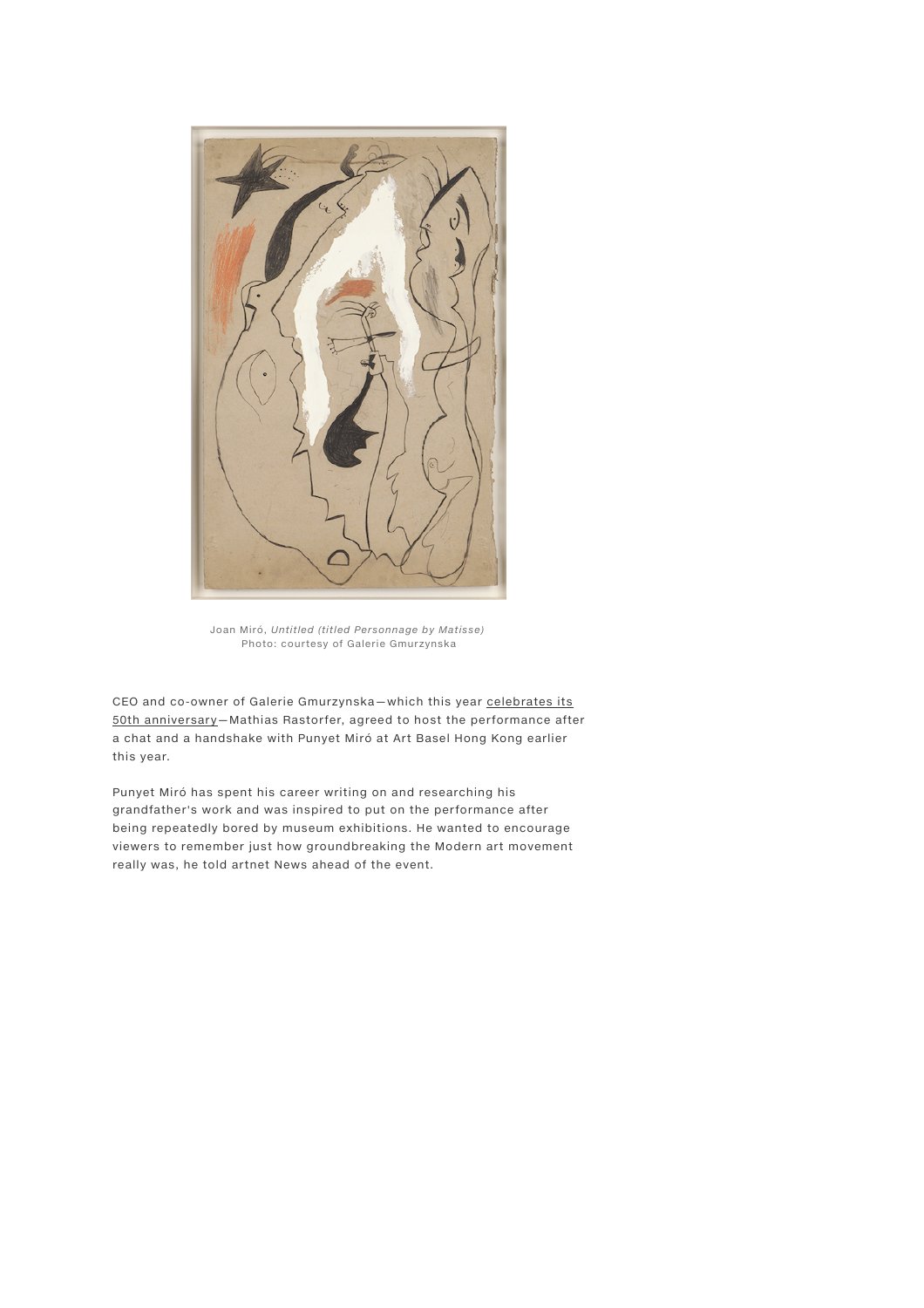

Joan Miró, Femme, (1968) Photo: courtesy of Galerie Gmurzynska

"Museums are repeating themselves over and over again," Miro explained, not mincing his words. "There are too many curators and directors who repeat themselves. So you have lost the magic and the feeling. They might know more about my grandfather than I do, but they have no right to create exhibitions that feel like a trip to the dentist." Ouch!

"Going to a museum shouldn't feel like going to the dentist, after leaving an exhibition you should feel as though you have changed," he added.

Punyet Miró went on to explain that he felt artists today were not able to be as radical as they perhaps should be, due to the pressure to achieve repeated financial success.

"It's not just museums, it's also galleries, and art fairs, and so on… We've put art into a marketing concept and it has all become about goods, essentially," Rastorfer added. "When you deal with the Modern, very often you have the perception that people come and think 'Well, I know that already,' so how do you make people look again?"

Rastorfer and Punyet Miró see eye to eye on the matter. "What Joan is attempting, and what we are attempting to do, is to shock a little bit so people wake up. Emotions are an integral part of art, so if you separate that it becomes just about goods," Rastorfer explained.